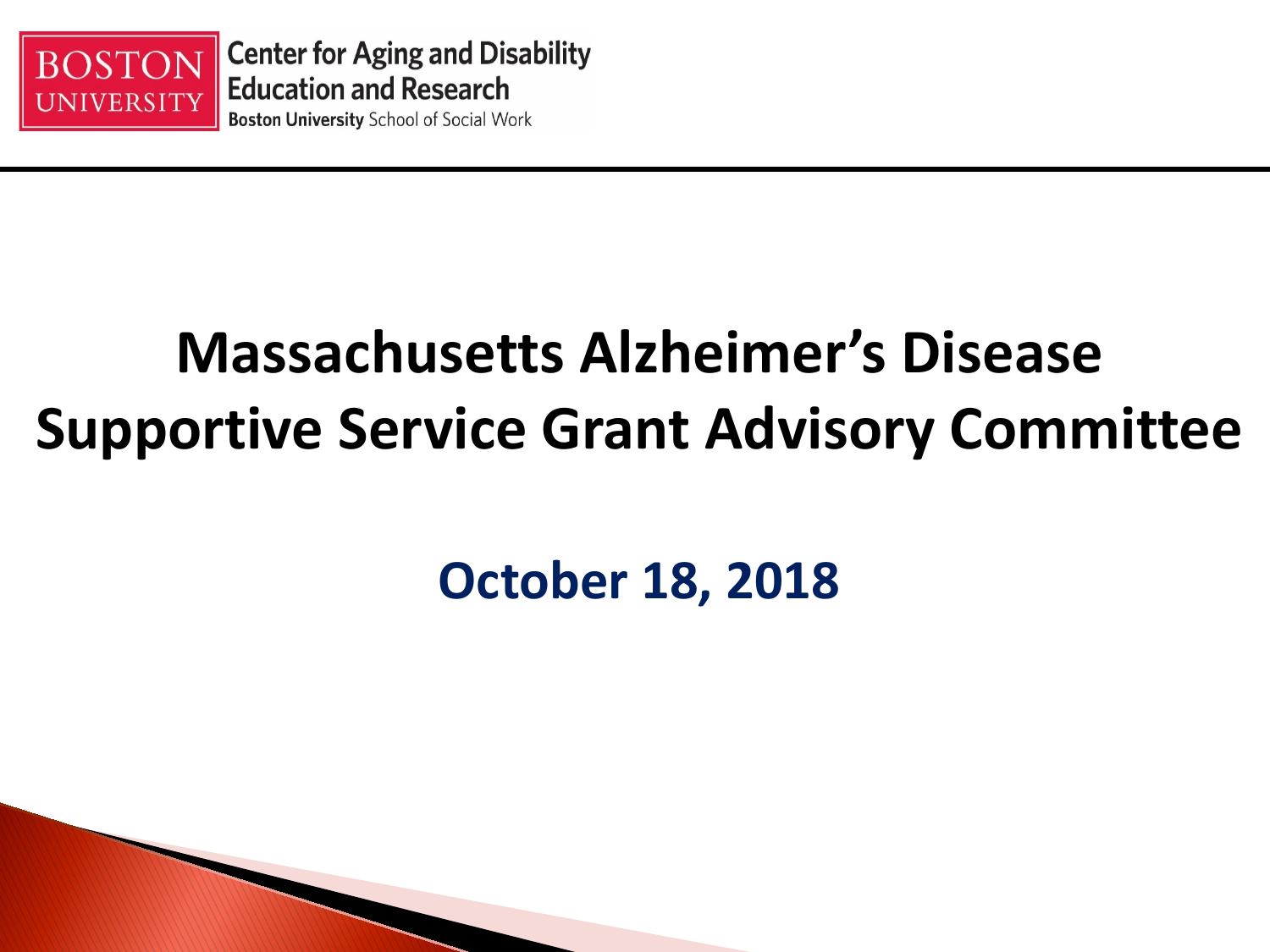

**Center for Aging and Disability Education and Research Boston University School of Social Work** 

# **CADER Mission Statement**

*The Center for Aging and Disability Education and Research (CADER) is dedicated to strengthening the workforce that provides health and long-term supports and services to older adults and people with disabilities.*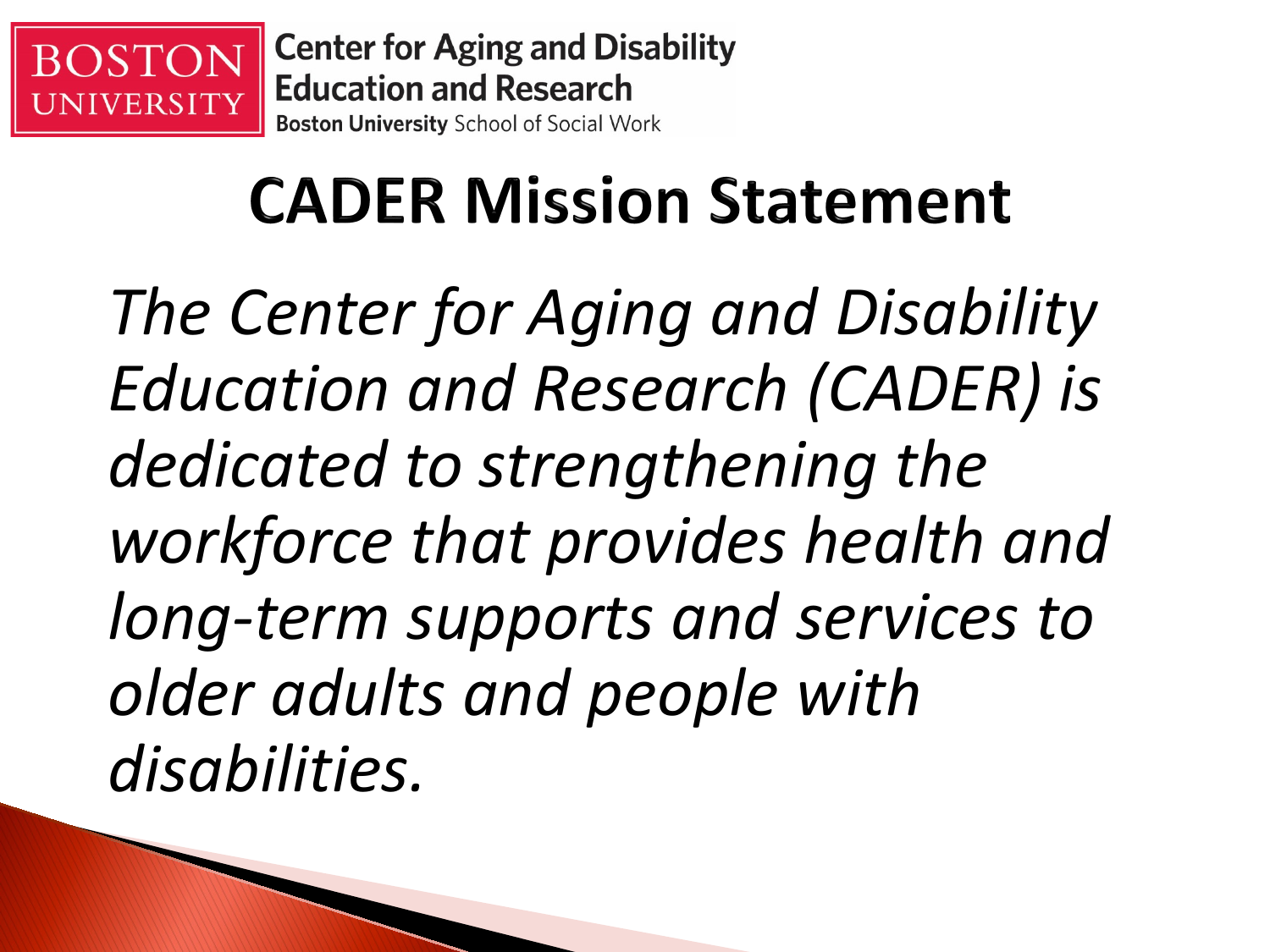

### **Project Overview**

- Boston University's Center for Aging and Disability Education and Research (CADER), in partnership with the Executive Office of Elder Affairs (EOEA), created and delivered an online course on *Alzheimer's Disease & Other Dementias* to aging providers across Massachusetts*.*
- Learners who completed all online coursework earned 4 CEUs and a Certificate of Completion from Boston University's Center for Aging and Disability Education and Research.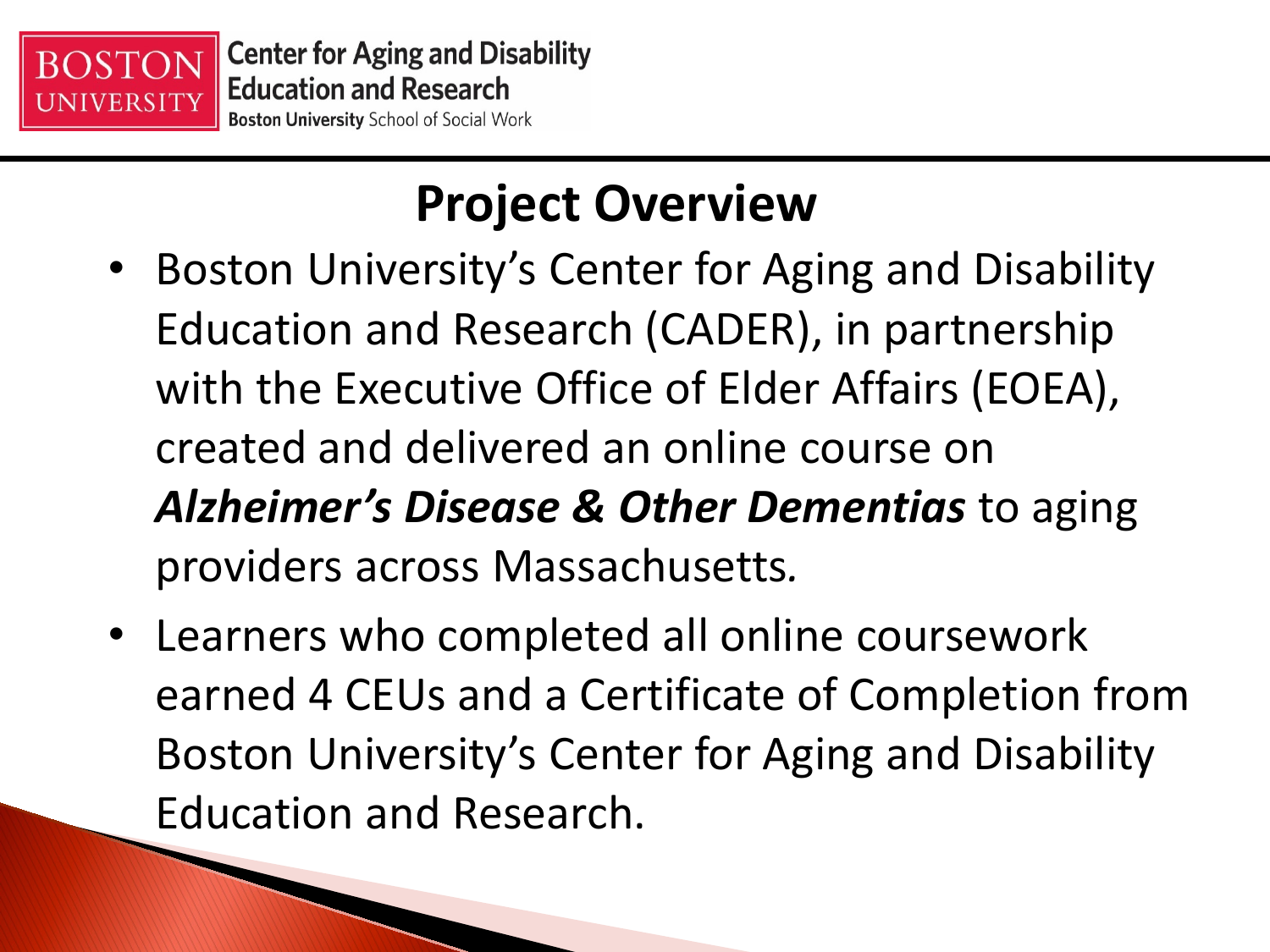

## **Evaluation Components**

- Participant Profile
- Pre and Post Competency Assessment
- Course Quiz
- Course Evaluation and Learner Feedback
- 6-month Follow-up Survey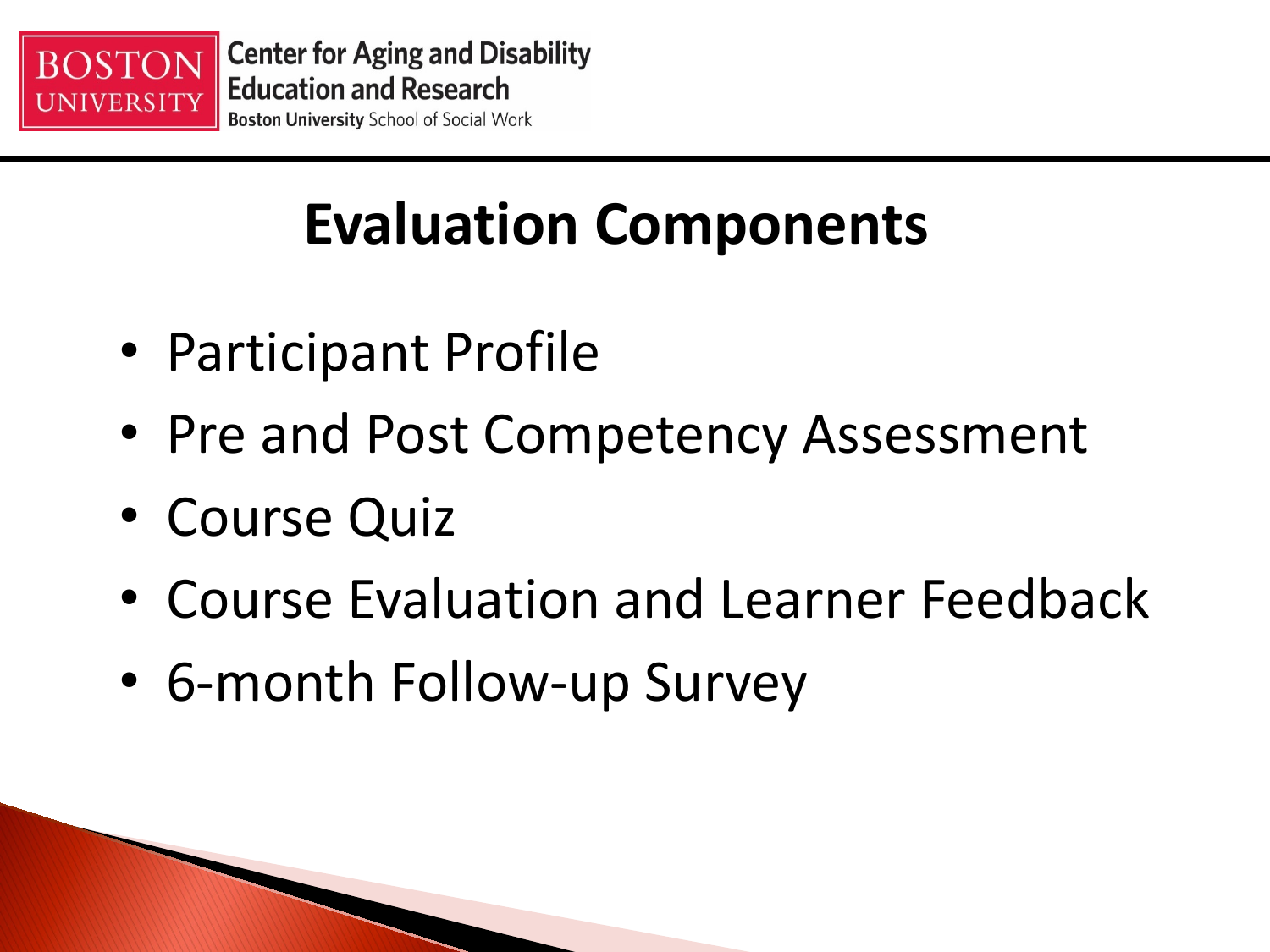

## **Alzheimer's Training Participants**

- 195 enrolled in the program; 191 completed
- 96% completion rate
- Average Age: 47
- Female: 91%; White: 80%; African American/Black: 4%; Hispanic/Latino: 11%; Asian: 2.59%; and Other: 5%
- 79% have a Bachelor's degree or higher
- Work Setting: AAA: 59%; Other: 15%; ADRCs: 8%; ILC: 7%; COAs: 6%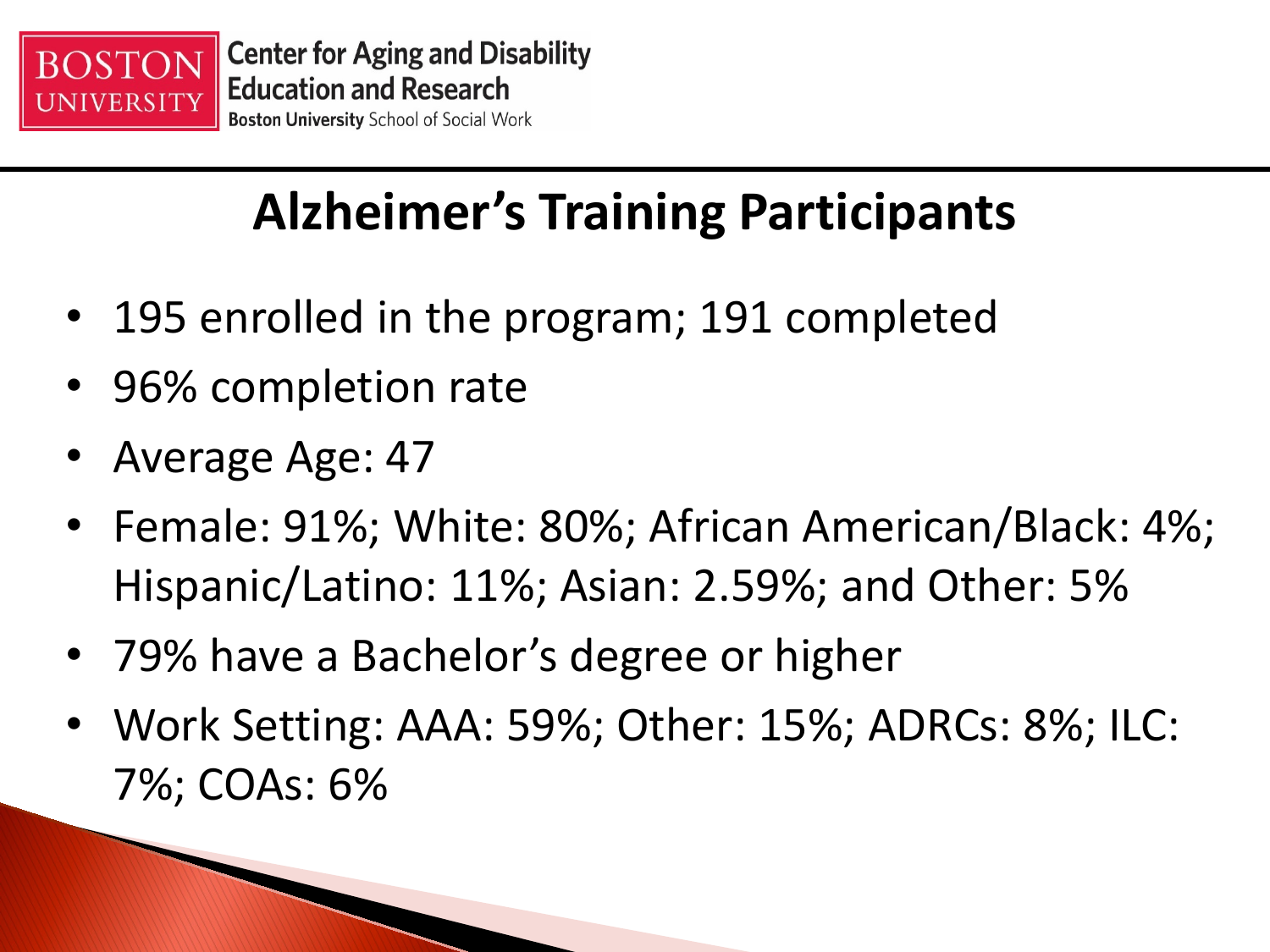

## **Results: Pre-Post Competencies**

- Increases in the mean scores from pre-test to post-test were statistically significant across all of the ten learning competencies (p<.05)
- Increases ranged from 32.0% to 150.6%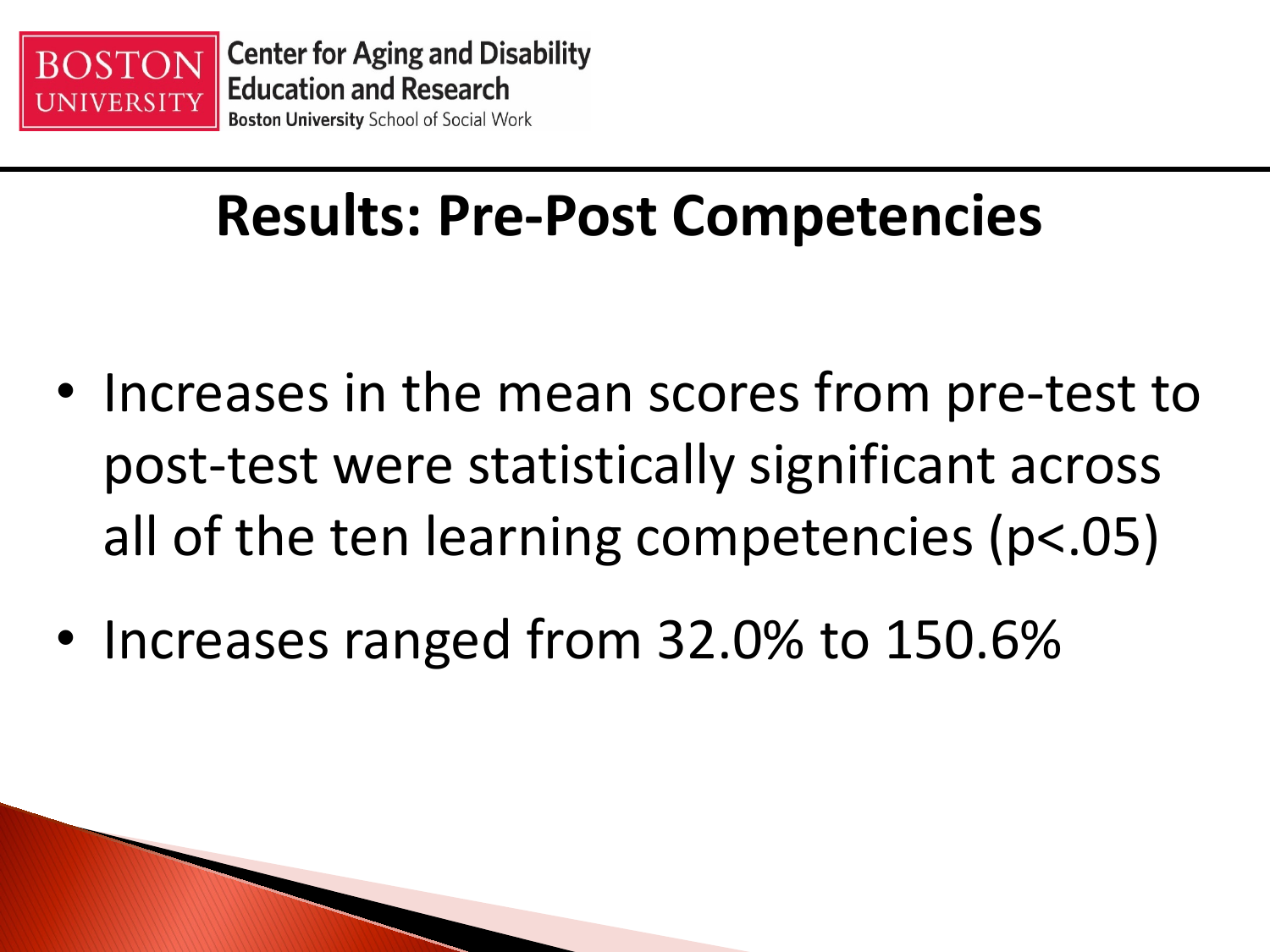

Course Competencies

Course Competencies

#### **Results: Pre-Post Competencies**



Percent Increase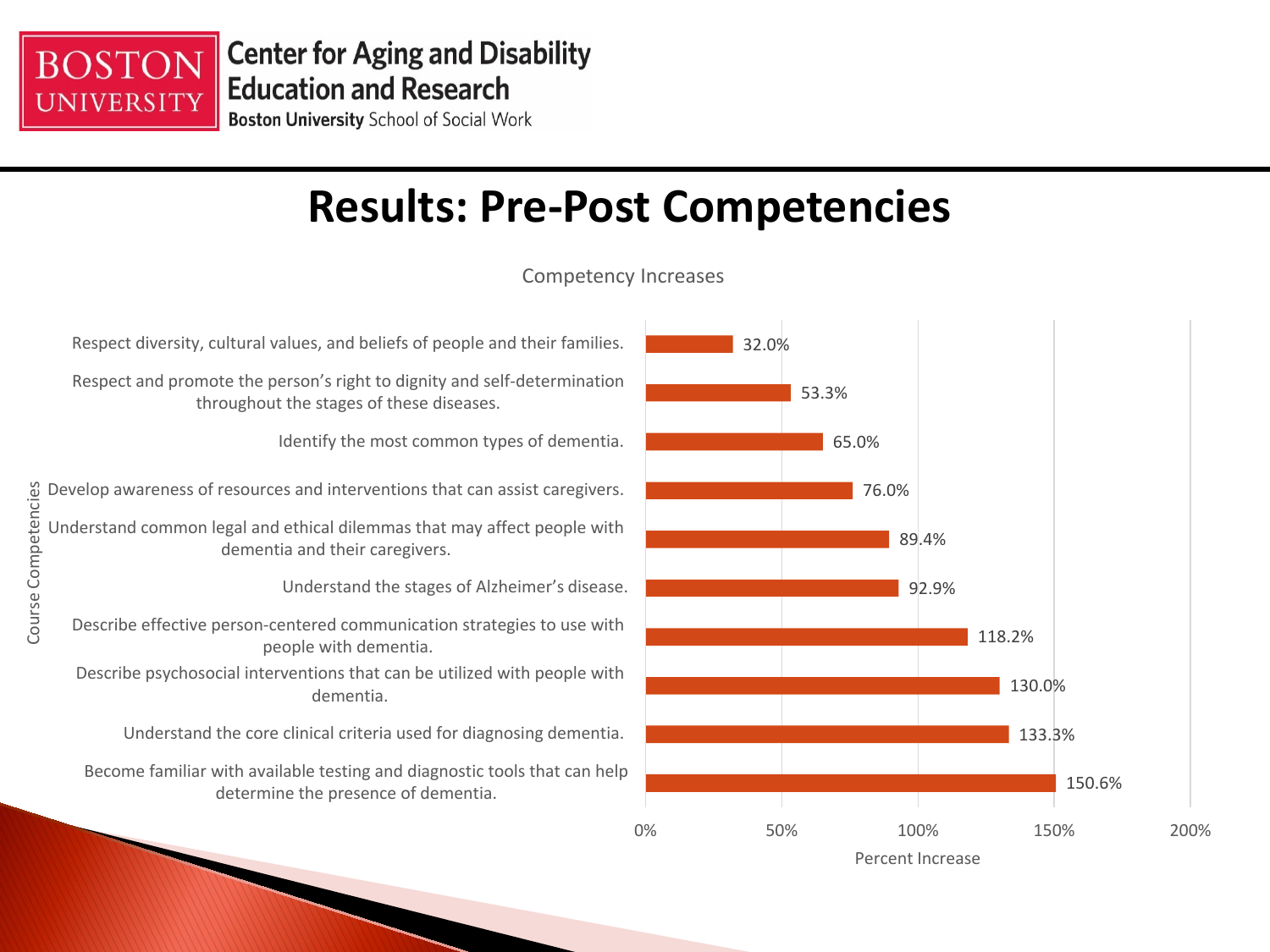

#### **Course Evaluations**

- 98% agreed or strongly agreed the training *expanded their knowledge and understanding in the topic area*
- 97% agreed or strongly agreed the training would *help them apply practice skills in the topic area*
- 97% agreed or strongly agreed the training will *help them in their work with older adults and/or with people with disabilities*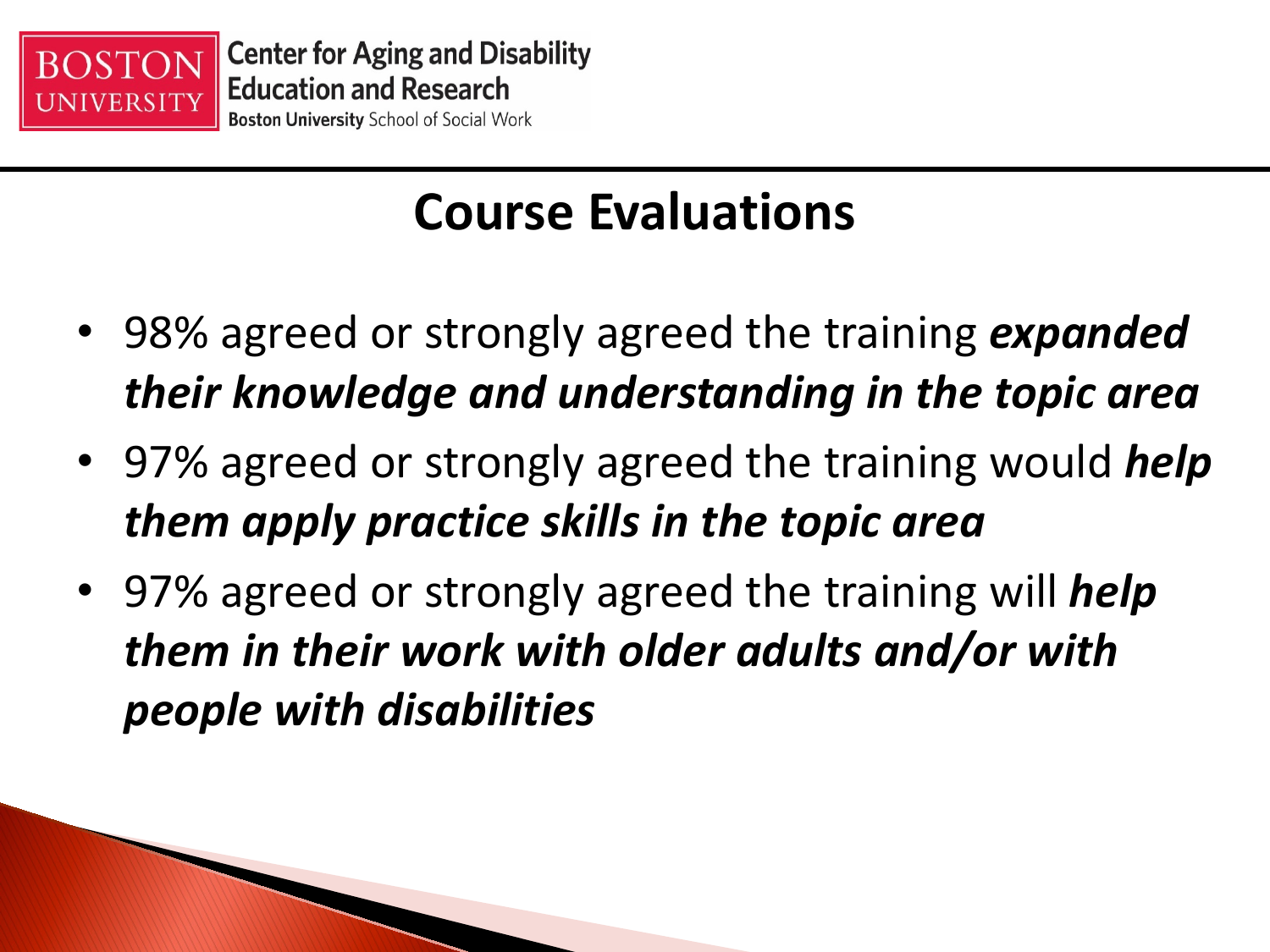

#### **6-Month Follow-Up**

- The follow-up survey included questions related to the following:
	- participants' knowledge and abilities
	- training satisfaction/dissatisfaction
	- training learning competencies
	- further training needs
- 41% completion rate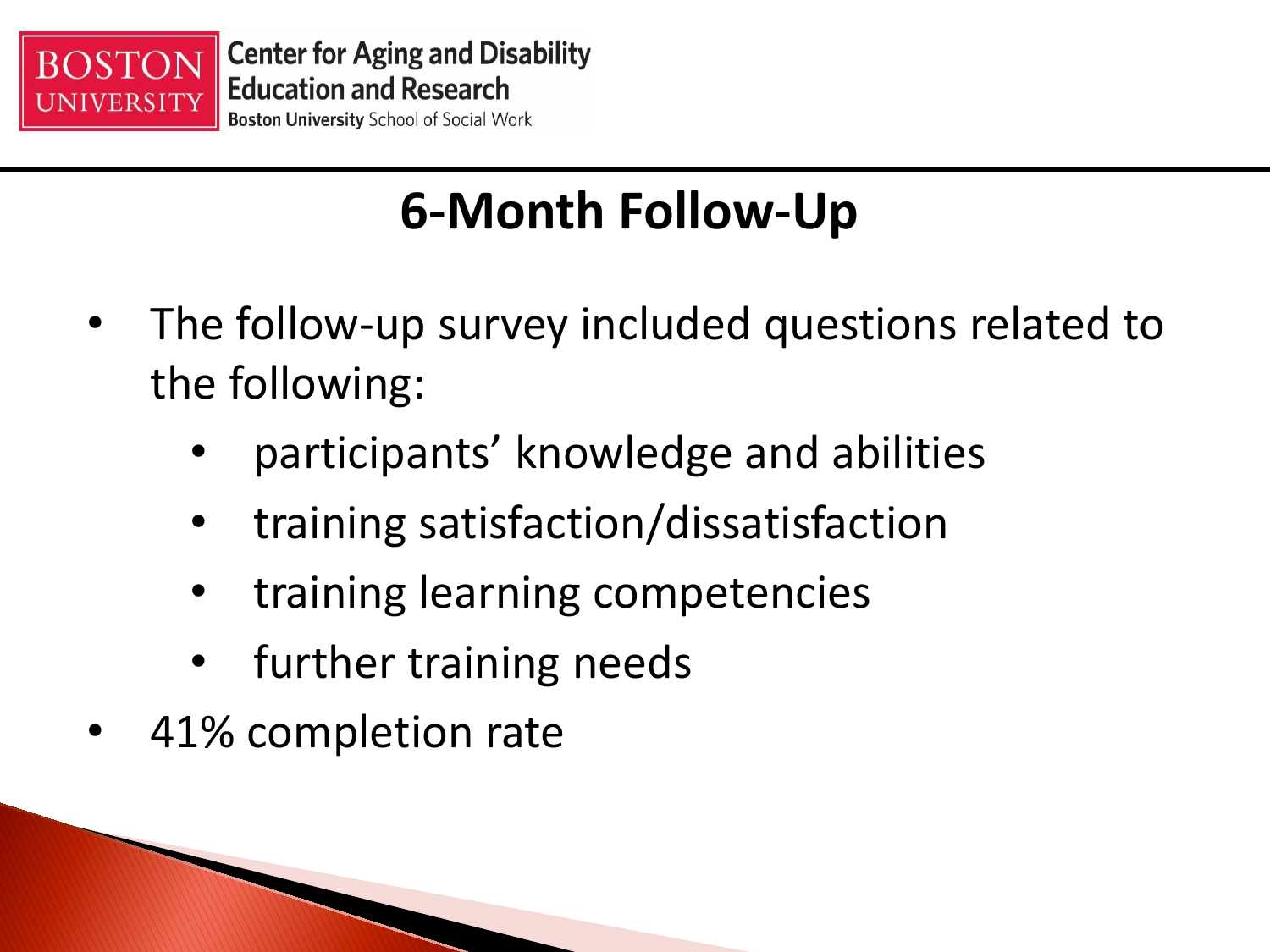

#### **6-Month Follow-Up: Knowledge and Abilities**

- 75% felt that the online training expanded their knowledge of dementia either "a lot" or "to a great extent"
- 72% felt that the training improved their confidence in working with caregivers of people with dementia either "a lot" or "to a great extent"
- More than half (63%) felt that the training taught them what to do differently when caring for people with dementia either "a lot" or "to a great extent"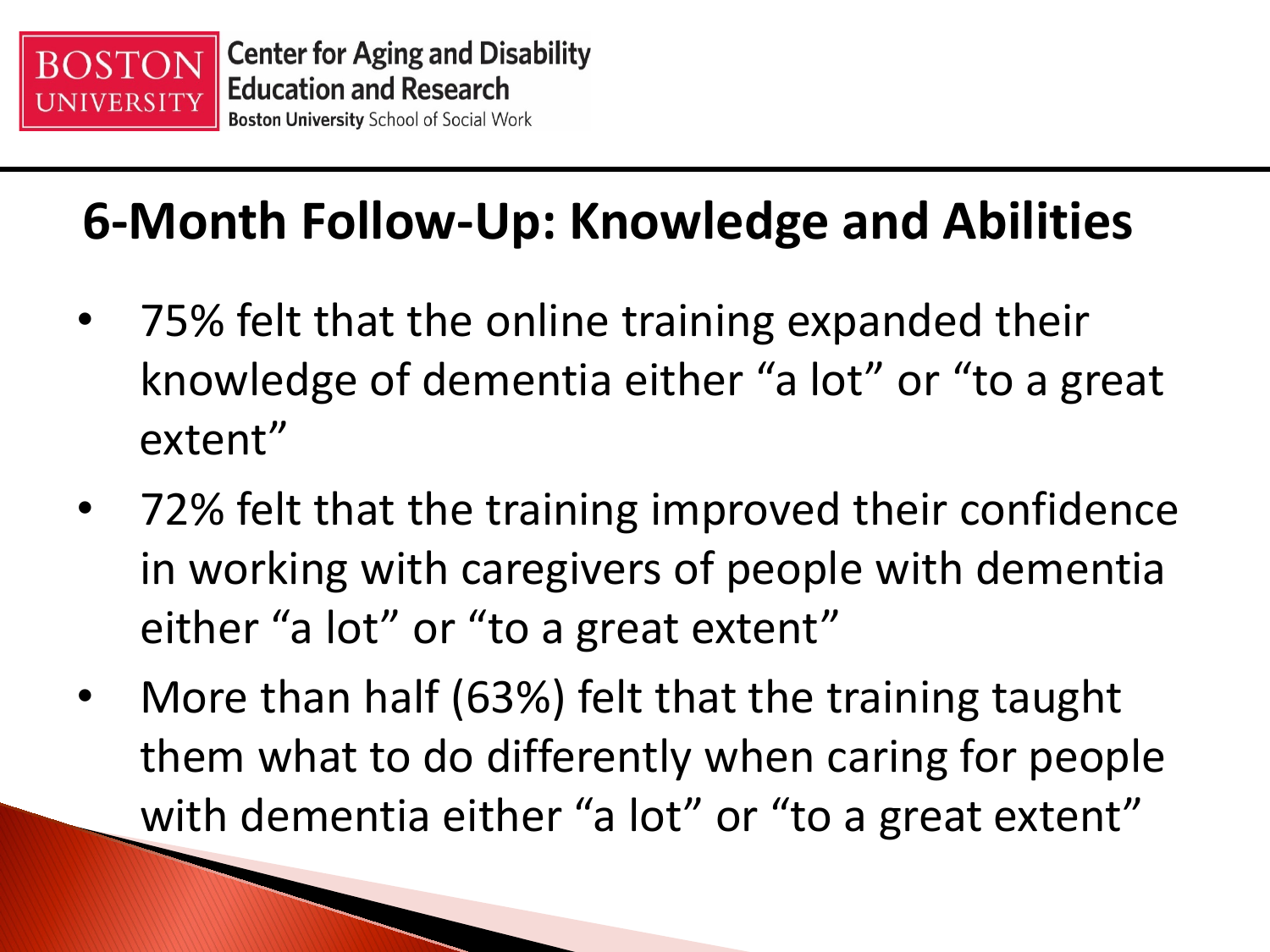

#### **6-Month Follow-Up: Knowledge and Abilities**

- 71% felt that the online training increased their understanding of how to address the behaviors related to dementia either "a lot" or "to a great extent"
- 87% believe that their agency expects them to use the training in their work
- 75% felt that the online training was either "very useful" or "extremely useful" to their job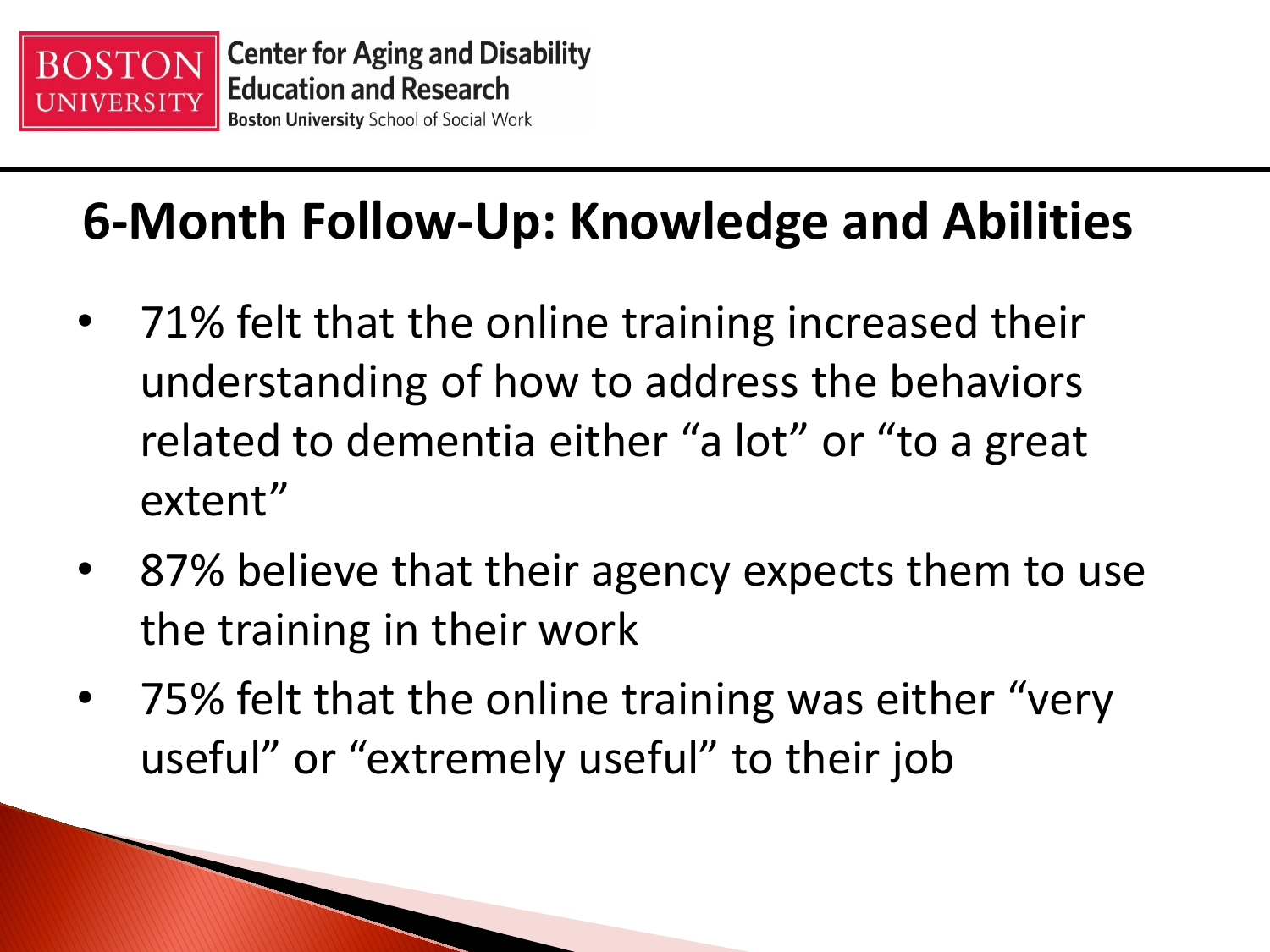

#### **6-Month Follow-Up: Training Satisfaction/Dissatisfaction**

- 96% were either "very satisfied" or "extremely satisfied" with the online training
- The most common response was: *they liked the selfpaced online format of the training, including the design that divided the training into manageable segments, and included many interactive elements and videos*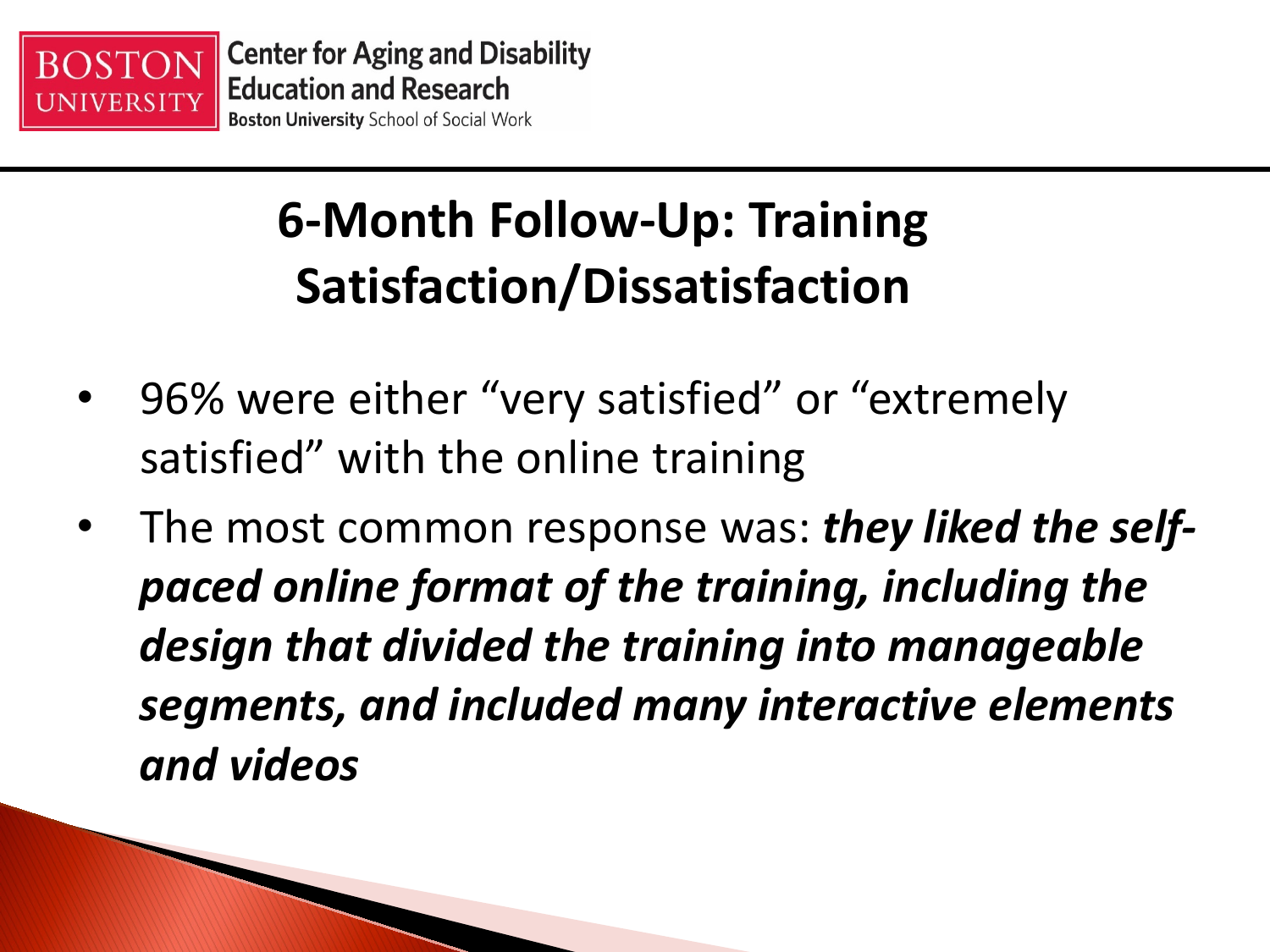

## **6-Month Follow-Up: Competencies**

Increases in the mean scores from pre-test to post-test were statistically significant across all of the learning competencies and these scores remained statistically significant when training participants completed the follow-up survey at six months post training (p<.05)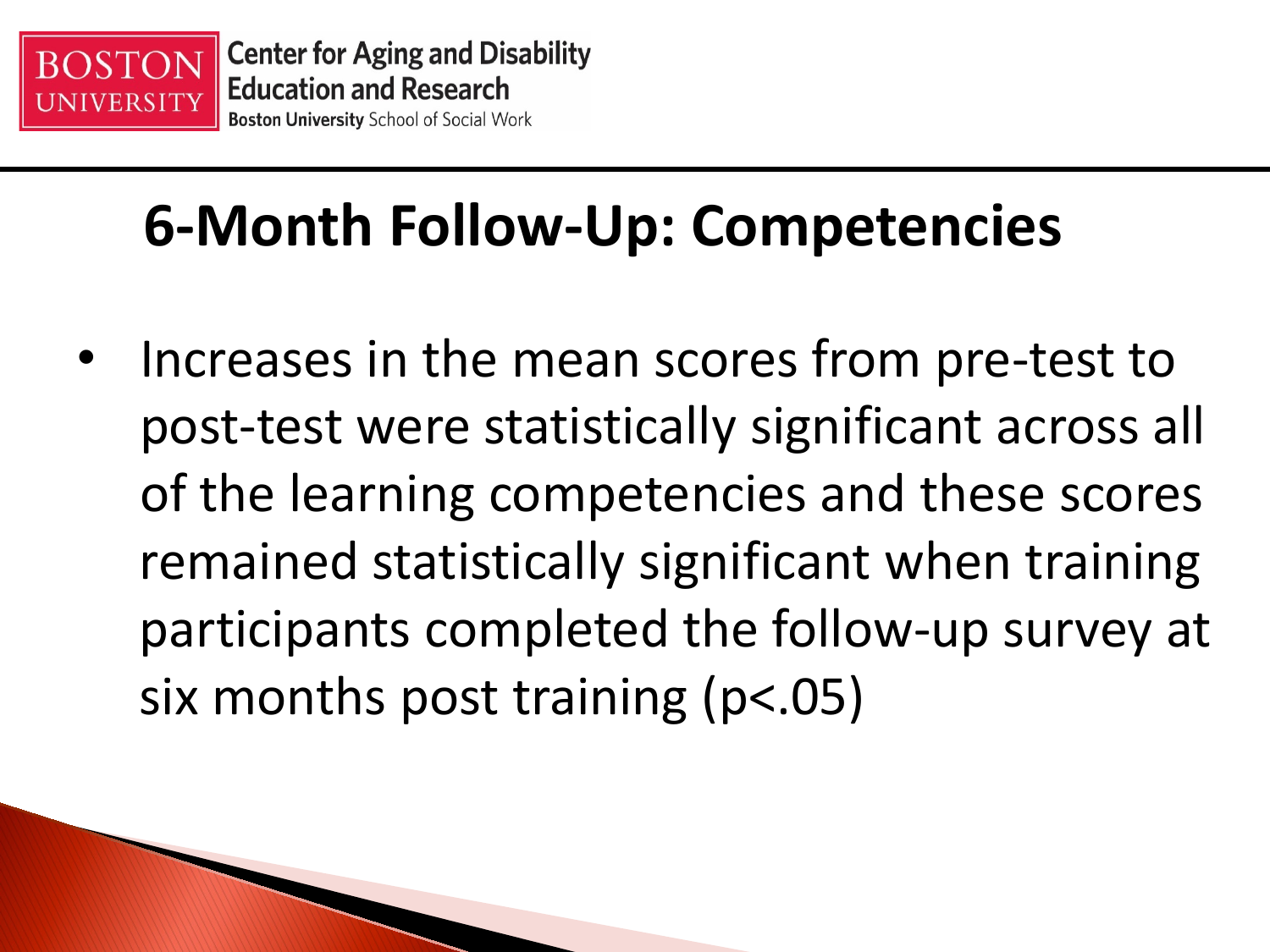

#### **6-Month Follow-Up: Future Training Needs**

- 57% were "very interested" in additional online dementia training
- 64% were NOT "very interested" in additional inperson dementia training
- The majority of training participants (78%) were "very interested" in a list of online resources that provide helpful information on dementia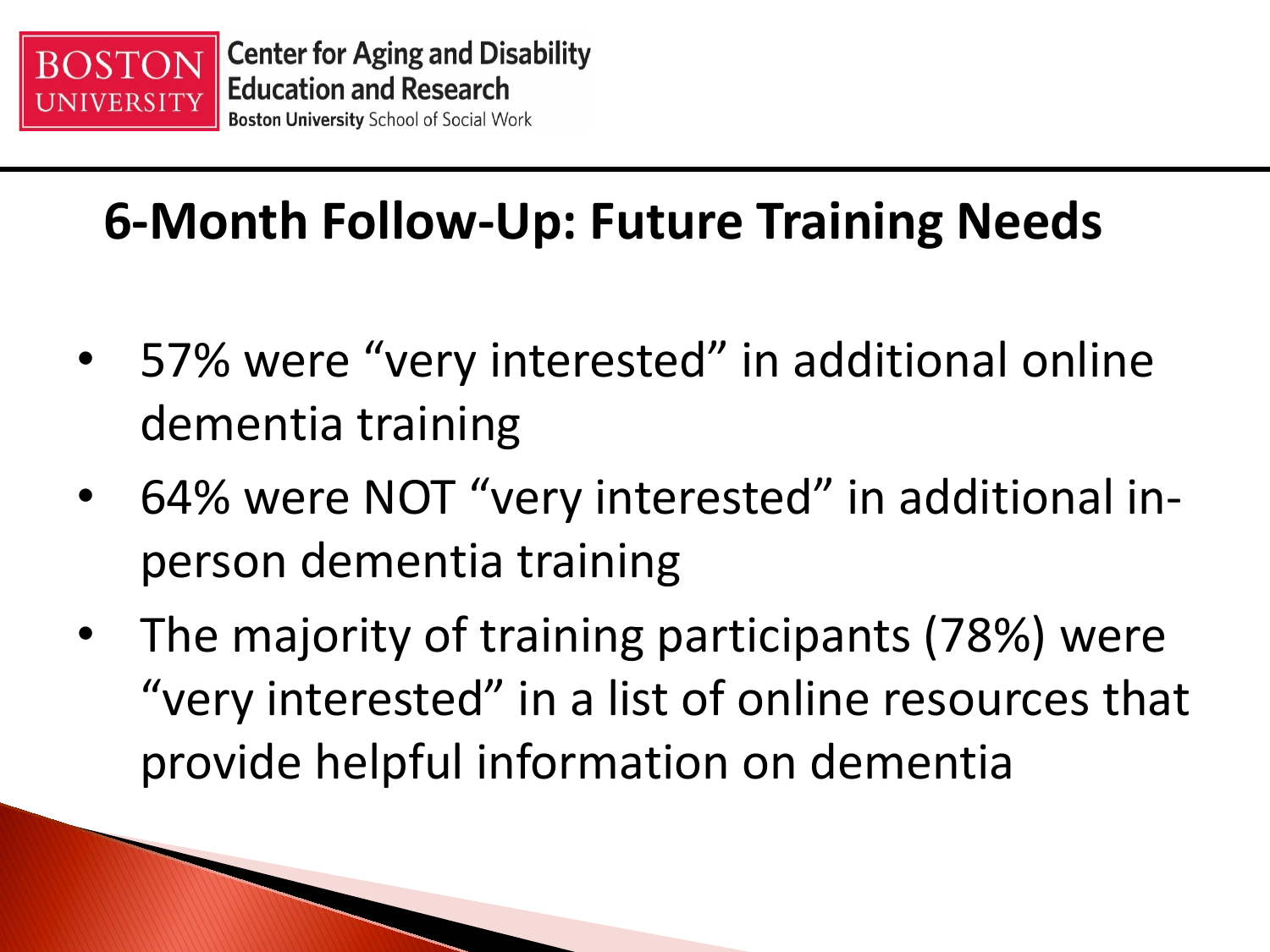

**The Communication of the Communication of the Communication of the Communication of the Communication** 

#### **Quotes from Training Participants**

"This was an excellent, adult friendly course. The information was not overwhelming, easy to follow, and clear. This is a wonderful way for working adults to learn and put into practice the material, due to its practicality. Thank you for offering this course. I believe this should be presented to HHA, caregivers, family members, church priests, etc. This is a wonderful tool with rich context and resources. The videos we amazing as well. Thank you."

"I have taken various trainings and workshops related to Alzheimer's disease but this by far was the best course I have taken. I feel very confident that I now know more about this disease and understand what it feels like to care for someone with this and also what it feels like to have the disease and how it progresses."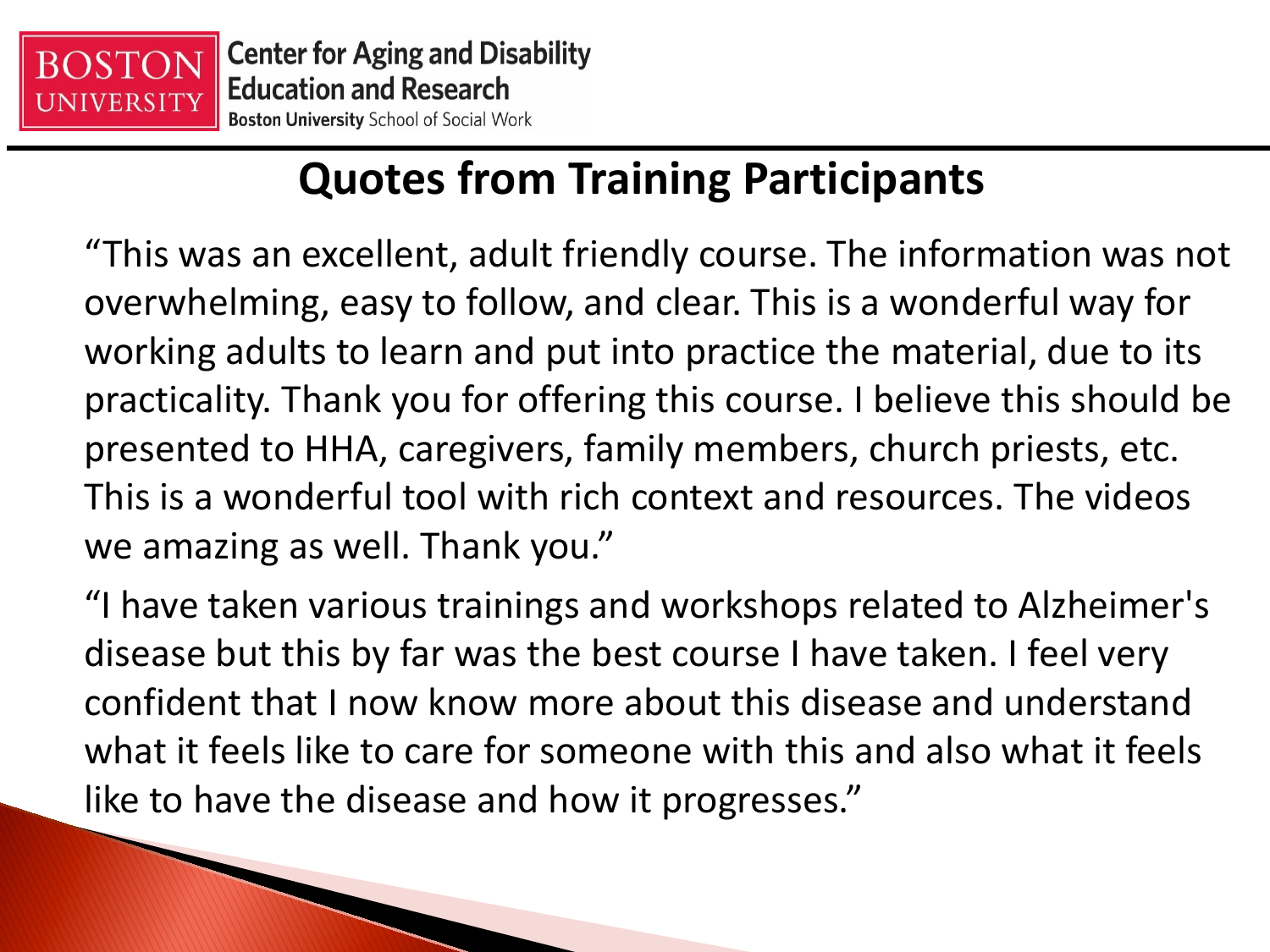

The Company of the Company of

#### **Quotes from Training Participants**

"I am so grateful to have been given the opportunity to take this course. The course is full, overflowing with information, statistics, scenarios; very comprehensive. I know I will be more effective in my daily work with this powerful information. I am seriously considering changing my career focus to helping those who suffer with Alzheimer's disease and their families. I enjoyed learning about the person centered care approach and ways of communicating when verbal ability has been lost. Again, I am grateful and look forward to sharing and using my new found knowledge. Thank you, thank you."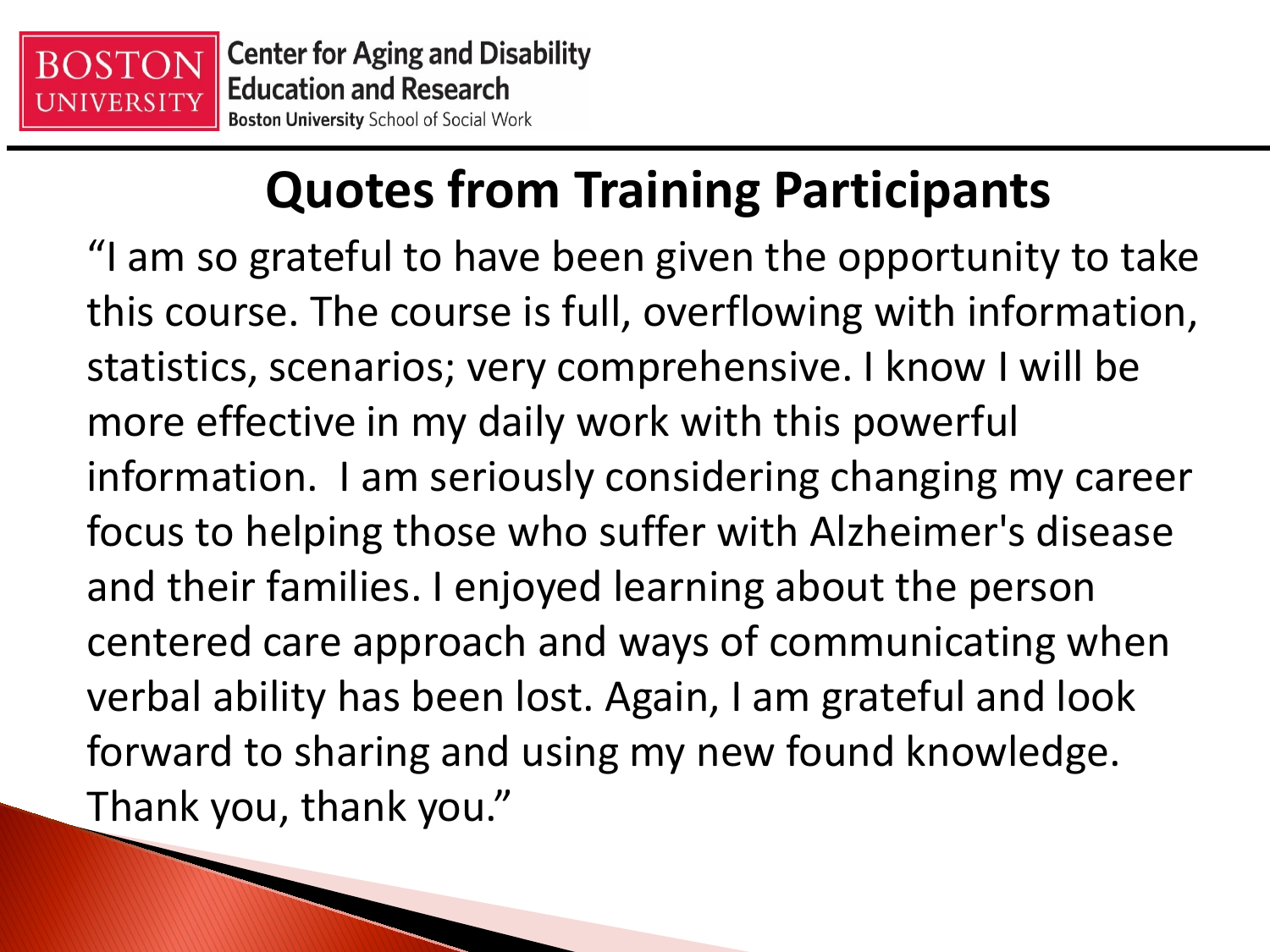

#### **Overall Summary**

- Increases in the mean scores from pre-test to post-test were statistically significant across all of the ten learning competencies (p<.05) and remained so at 6-month follow-up
- 95% agreed or strongly agreed that the course learning objectives were met
- 98% agreed or strongly agreed they would recommend this course to their colleagues
- 97% agreed or strongly agreed the information in this course was effectively presented
- In sum, the online course was well received by participants and helped tremendously in building their knowledge and skills in key content areas related to Alzheimer's Disease and other dementias